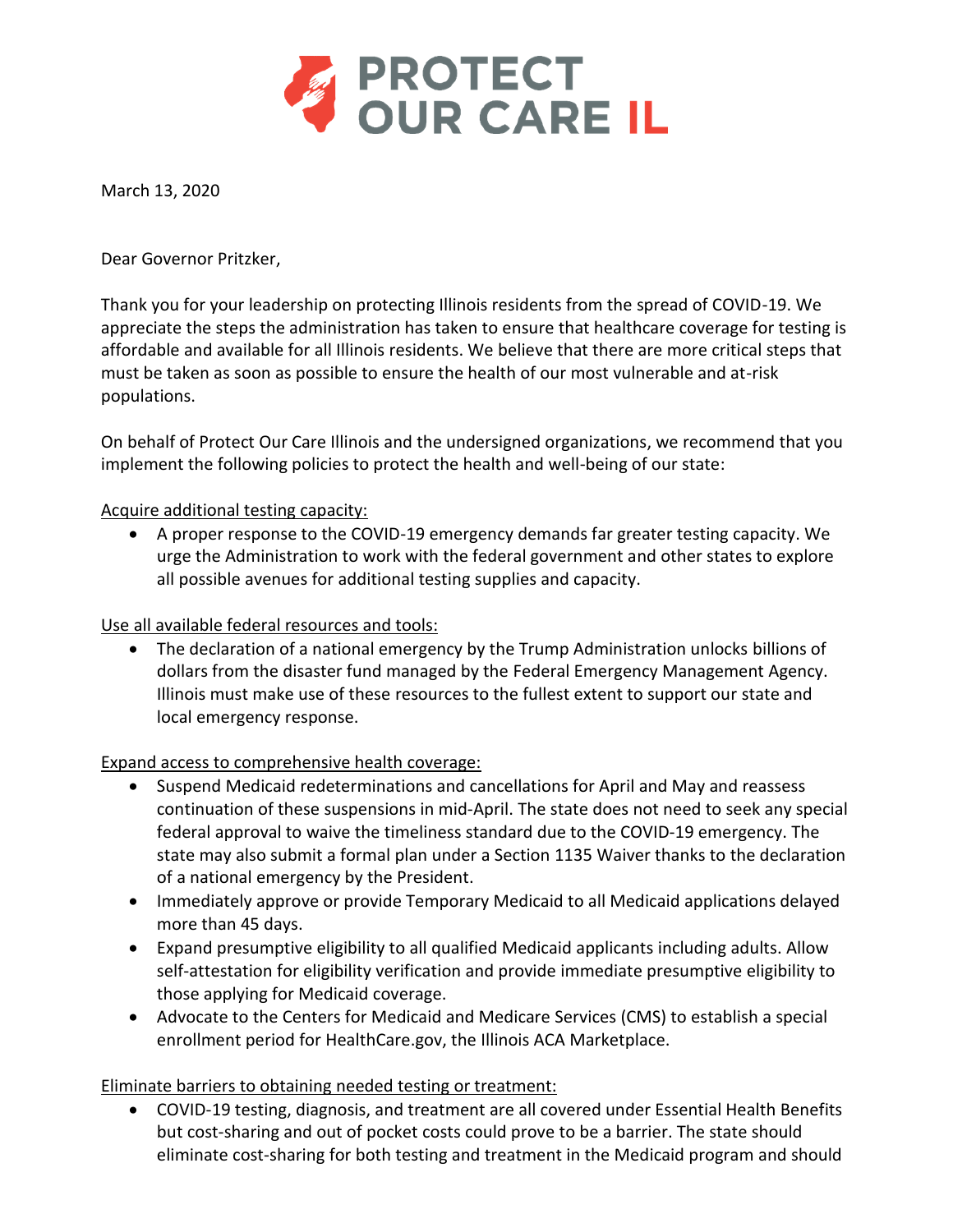mandate that private payers do the same. This should apply to all public and private plans regulated by the state.

- Suspend Medicaid MCO in-network and prior authorization requirements for COVID-19 testing, treatment, and services for any associated chronic health conditions.
- Mandate that free charity care be provided to any uninsured Illinoisans seeking testing or treatment for related symptoms. Monitor the policies at hospitals and health clinics to ensure that lack of health coverage is not a barrier to care.

## Facilitate social distancing:

- Eliminate any unnecessary requirements for telehealth services in the Medicaid program. The state should actively promote telehealth for routine primary care and behavioral health visits and conduct an analysis of what administrative requirements can be waived during this crisis. Some changes may require a State Plan Amendment or Section 1135 Waiver in the event of an emergency declaration but expanding telehealth as a service delivery method is essential.
- Direct private plans to promote the use of telehealth services and reduce administrative barriers.
- Require all insurers and Medicaid to cover 90 days of medications for all insured and Medicaid recipients. When applicable, allow for and encourage use of mail order pharmacy services.
- Implement requirements for paid sick time for all employees across the state.
- Ensure young adults whose colleges have closed do not lose access to stable food and housing during the crisis.

# Attend to vulnerable populations:

- Pay special attention to institutionalized populations (e.g., group home residents, nursing home or long-term care facility residents and incarcerated individuals) who are at high risk of complications due to COVID-19. Ensure that policies are in place to provide ongoing services to those who are quarantined either at home or in an institutional setting.
- Provide additional protections to pregnant and postpartum individuals.
- Update infectious disease policies at nursing homes and other institutional settings.

# Promote equity in our response:

- Craft all programs with vulnerable populations in mind, including homeless and undocumented individuals. Communicate with tailored messaging to these and other populations around the urgency of seeking care and provide assurances they will be held harmless when they do seek care with respect to both cost and immigration status.
- Ensure our response is equitable towards those who have less access to digital communication, health resources, and health coverage. Individuals with additional resources should not receive preferential treatment during this pandemic.

This is an unprecedented time and we must all band together to overcome the challenges we face. These policies represent a step towards coming together as a state to mitigate these difficulties and look after one another. Please consider these and any other steps that put the health and well-being of our neighbors first.